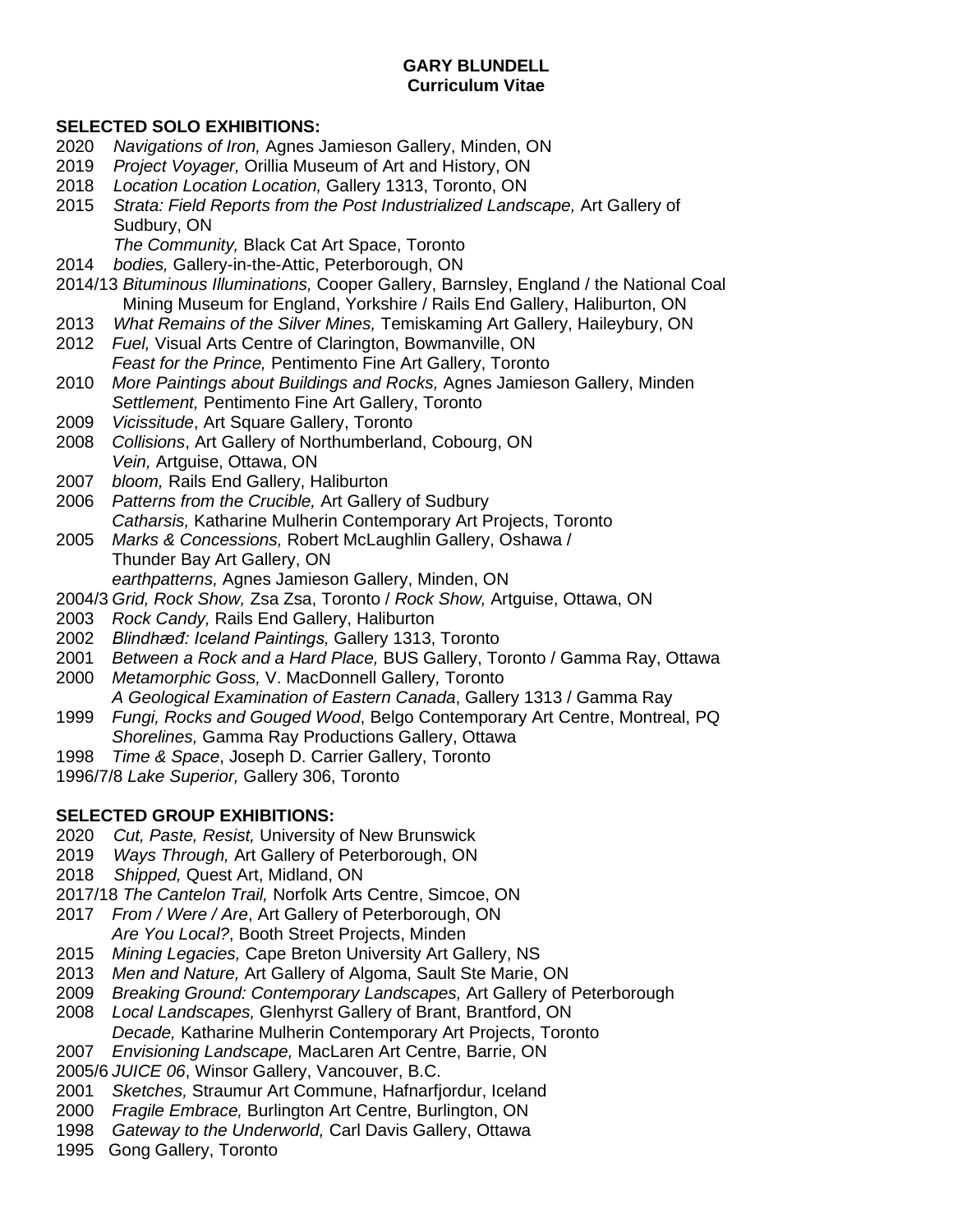## **AWARDS:**

| 2020        | Ontario Arts Council Visual Artists Creation Projects grant                  |
|-------------|------------------------------------------------------------------------------|
|             | 1997 to 2019 Ontario Arts Council Exhibition Assistance grants               |
| 2014        | Chalmers Arts Fellowships grant                                              |
| 2013        | Canada Council for the Arts travel grant to professionals in the visual arts |
| 2010        | Ontario Arts Council National & International Residency project grant        |
| 2004 & 2007 | Ontario Arts Council Visual Arts Mid-Career grants                           |
| 2005        | Ontario Arts Council Touring and Collaborations grant                        |
| 2001        | EYE Weekly's top ten art exhibitions                                         |

### **TEACHING:**

| 2014        | University of Cape Breton Art Gallery / Cape Breton Miners Museum, painting      |
|-------------|----------------------------------------------------------------------------------|
|             | NCMME and the Cooper Gallery, Yorkshire, UK, painting                            |
| 2010        | Art Gallery of Peterborough, ON, plein air workshop                              |
|             | 2007 & 2008 Ontario Arts Council/Rails End Gallery, Artists in Education Program |
| 2005        | Thunder Bay Art Gallery & Trent University, Peterborough, ON, painting           |
| 2001 & 2004 | Burlington Art Centre, ON, painting workshops                                    |

## **ARTIST TALKS:**

| 2019 | Orillia Museum of Art and History, ON                                   |
|------|-------------------------------------------------------------------------|
| 2015 | Cape Breton University Art Gallery, Nova Scotia                         |
| 2014 | NCMME and the Cooper Gallery, Yorkshire, England                        |
| 2011 | The Art House, Wakefield / Bridge Arts, Castleford, England             |
| 2007 | Abstraction and Realism, Burlington Art Centre / Agnes Jamieson Gallery |
|      | Envisioning Landscape, MacLaren Art Centre, Barrie, ON                  |
| 2006 | The Transformed Sudbury Landscape, Art Gallery of Sudbury, ON           |
|      | Influences from the L'Ouvre, Agnes Jamieson Gallery, Minden, ON         |
| 2004 | University of Waterloo, ON, Earth Sciences graduation dinner            |

## **RESIDENCIES:**

- 2017 Norfolk Arts Centre, Simcoe, ON
- 2011 & 2014 The Art House, Yorkshire, England
- 2001 Straumur Arts Commune, Iceland
- 1998 Pouch Cove Foundation, Newfoundland

# **RELATED ACTIVITIES:**

- 2021 Consultation on digital exhibition for Canada Space Agency's Canada Day Campaign
- 2019 Co-coordinator Ice Cube Gallery project, Haliburton, ON<br>2016/17 secrets of an everchanging landscape. Lakeshore Groun
- 2016/17 s*ecrets of an everchanging landscape,* Lakeshore Grounds Interpretive Centre, Tunnel Exhibition (2017) and online exhibition (2016), Toronto
- 2016 Juror, student art exhibition, Georgian College, Barrie, ON
- 2016 Voice work, Kirsten Johnson's *"Dollface"* short animated film
- 2010 *The Donovan Collection* catalogue
- 2009 *Born from a Nest* video exhibition, Peterborough Arts-Week Cover art, Array Music, *Legacy* cd
- 2004 Cover art, s*tone book one,* Rob McLennan, poet

# **SELECTED COLLECTIONS:**

The Donovan Collection, University of St. Michael's College, Toronto The National Coal Mining Museum for England Art Gallery of Northumberland Art Gallery of Sudbury Lakeshore Grounds Interpretive Centre, Toronto University of Waterloo Dali Museum, St. Petersburg, Florida Norfolk County, Ontario Orillia Museum of Art and History Icelandic Consulate, Toronto Art Gallery of Peterborough Providence Centre, Toronto Temiskaming Art Gallery